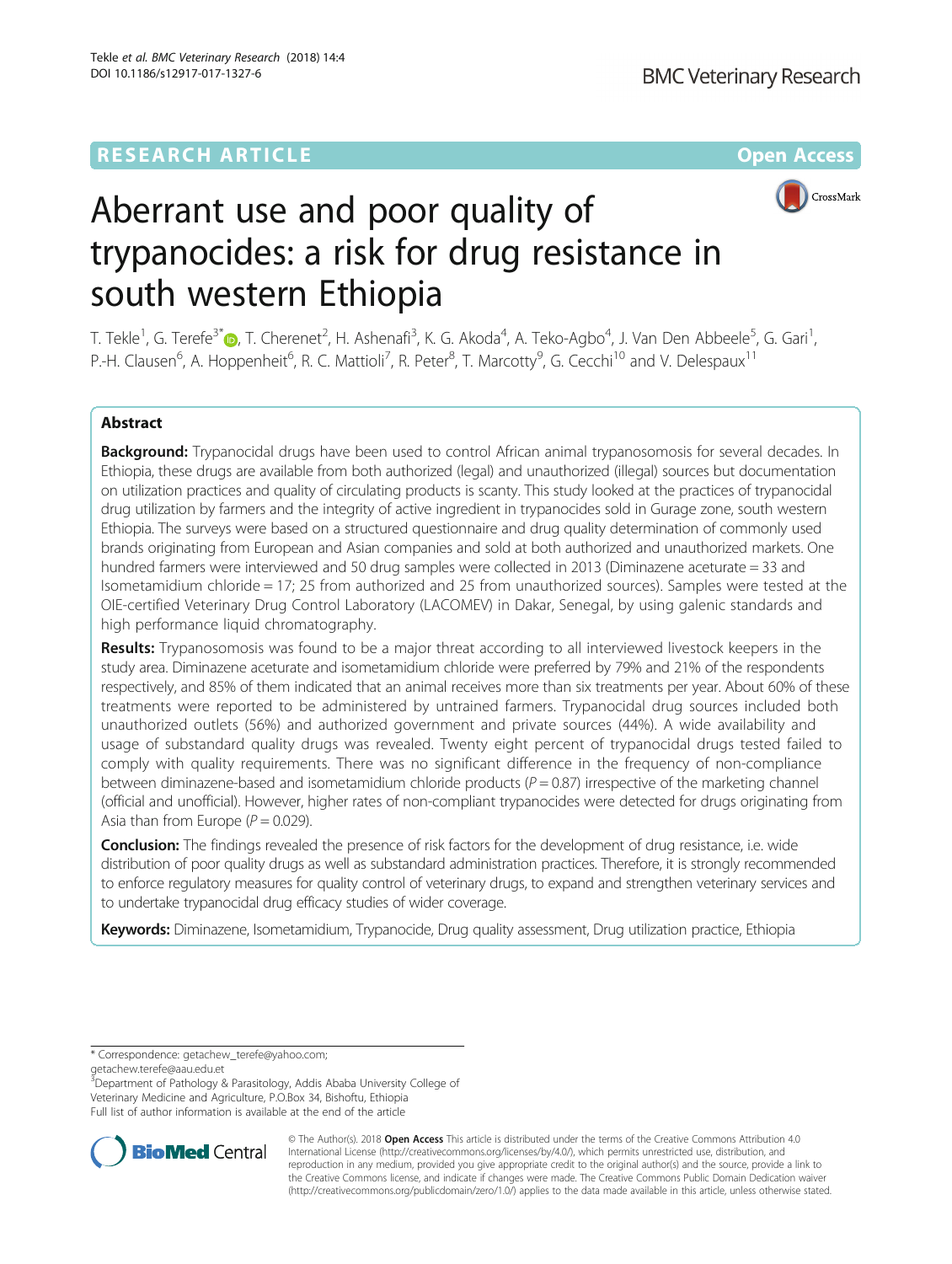## Background

Ethiopia has the largest livestock population in Africa with 53.9 million cattle, 24.6 million goats, 25.5 million sheep 6.8 million donkeys and 1.9 million horses [[1](#page-6-0)]. Hence, livestock is a significant contributor to economic and social development of the country. Livestock accounts for 15 to 17% and 35 to 49% of the total and agricultural GDP respectively [[1](#page-6-0)]. Unfortunately, the development and intensification of livestock production is hampered by transboundary epizootic diseases such as African animal trypanosomosis (AAT). It is estimated that, should AAT be eliminated in Ethiopia, direct benefits would exceed 800 million USD over a 20-year period [\[2\]](#page-6-0).

Various efforts to control the disease and the associated economic losses have been directed mainly against the parasite through trypanocidal drugs and against the vector through odour-baited and insecticide- impregnated targets/traps and insecticide-treated cattle [\[3](#page-6-0)–[5](#page-6-0)]. The main drugs used for treating the disease, i.e. diminazene aceturate (DA) and isometamidium chloride (ISM) have been on the market for more than half a century and the parasites' resistance to both trypanocidal drugs is increasing [\[6](#page-6-0)].

In Ethiopia, several authors reported prevalence of drug resistance against one or both of the drugs (DA and ISM) in several AAT-affected areas [\[7](#page-6-0)–[12](#page-6-0)]. It is believed that the emergence of drug resistance is linked to bad handling and utilization practices as well as to poor drug quality [[3](#page-6-0), [13, 14](#page-6-0)], which severely reduces the effectiveness of chemotherapy. Drug resistance to ISM is more widespread than to DA [\[15](#page-6-0)], but multiple drug resistance is being increasingly reported from different parts of Africa [[16, 17\]](#page-6-0).

None of the previous studies has assessed the quality of trypanocidal drugs in Ethiopia. The present study aimed to fill this knowledge gap. The study was initiated as part of a joint action for trypanocidal drug quality control in Africa whose partners include the Global Alliance for Livestock Veterinary Medicine (GALVmed), the Food and Agriculture Organization of the United Nations (FAO), the International Federation of Animal Health (IFAH), the International Atomic Energy Agency (IAEA) and the Trypanosomosis Rational Chemotherapy (TRYRAC) project, funded by the European Commission. The specific objectives of this study were to assess trypanocidal drug utilization practices in south-western Ethiopia and evaluate the quality of diminazene aceturate- and isometamidium chloride-based brands.

## Methods

## Study sites

The study was conducted in south-western Ethiopia, at the boundary between the Southern Nations, Nationalities and Peoples' Region (Gurage zone) and Oromia

Region (Jimma zone). In these areas, three species of tsetse flies are present (G. pallidipes, G. fuscipes fuscipes, G. morsitans submorsitans) [\[18](#page-6-0)]. According to information obtained from local authorities, there were 124 tsetse- and trypanosome-affected villages in the study areas. After randomly assessing 40 villages among the 124, five villages with trypanosome prevalence ≥10% were identified for the questionnaire survey: Borer 4, Borer 5, Misreta, Wolaita and Wuhalimat. Trypanocidal drugs were collected from authorized (veterinary clinics and drug stores) and unauthorized markets of the selected areas (Fig. [1](#page-2-0)) and wholesalers supplying the areas. The drugs were analysed at the Veterinary Drug Control Laboratory (LACOMEV) in Dakar, Senegal.

## Questionnaire survey

A structured questionnaire was used to collect data on the practice of trypanocidal drug usage amongst farmers in the five selected study villages. A total of 100 farmers selected by systematic random sampling technique (20 farmers in each village) were interviewed. The respondents were selected from farmers who were voluntarily presenting their cattle for trypanosomosis screening during the study period.

## Purchase of trypanocidal products for quality assessment

Fifty samples of trypanocidal drugs were collected from different vendors (authorized and unauthorized) and wholesalers in October 2013. The sampling points were purposely selected for consistency with the drug supply facilities mentioned in the questionnaire survey. Sampling points included authorized markets (Veterinary Clinics, pharmacies and wholesalers) and unauthorized sources (open markets) (Table [1](#page-2-0)). The drugs were sealed in plastic bags identified by a unique number. Information such as trade name, manufacturer, origin, date of manufacture, expiry date, and place of purchase were recorded. To ensure sufficient quantity, each sample contained at least 5–10 sachets depending on the content per sachet (Five for the 23.6 g DA and 1 g Ism, 10 for the 2.36 g DA and 125 mg ISM) to ensure sufficient sample for analysis.

#### Assessment of trypanocidal drug quality

Drug quality was assessed by (i) galenic tests, (ii) identification and (iii) measurement of concentration of the respective active ingredient according to standard operating procedures prepared by GALVmed, FAO and IFAH in collaboration with Manchester Metropolitan University and IAEA [\[19\]](#page-6-0). The galenic testing included pH measurement, solubility/limpidity of solutions prepared from DA granules or ISM powder according to the manufacturers' recommendations. The pH was measured using a Metler MP 230 pH meter with a pH between 4 and 7 considered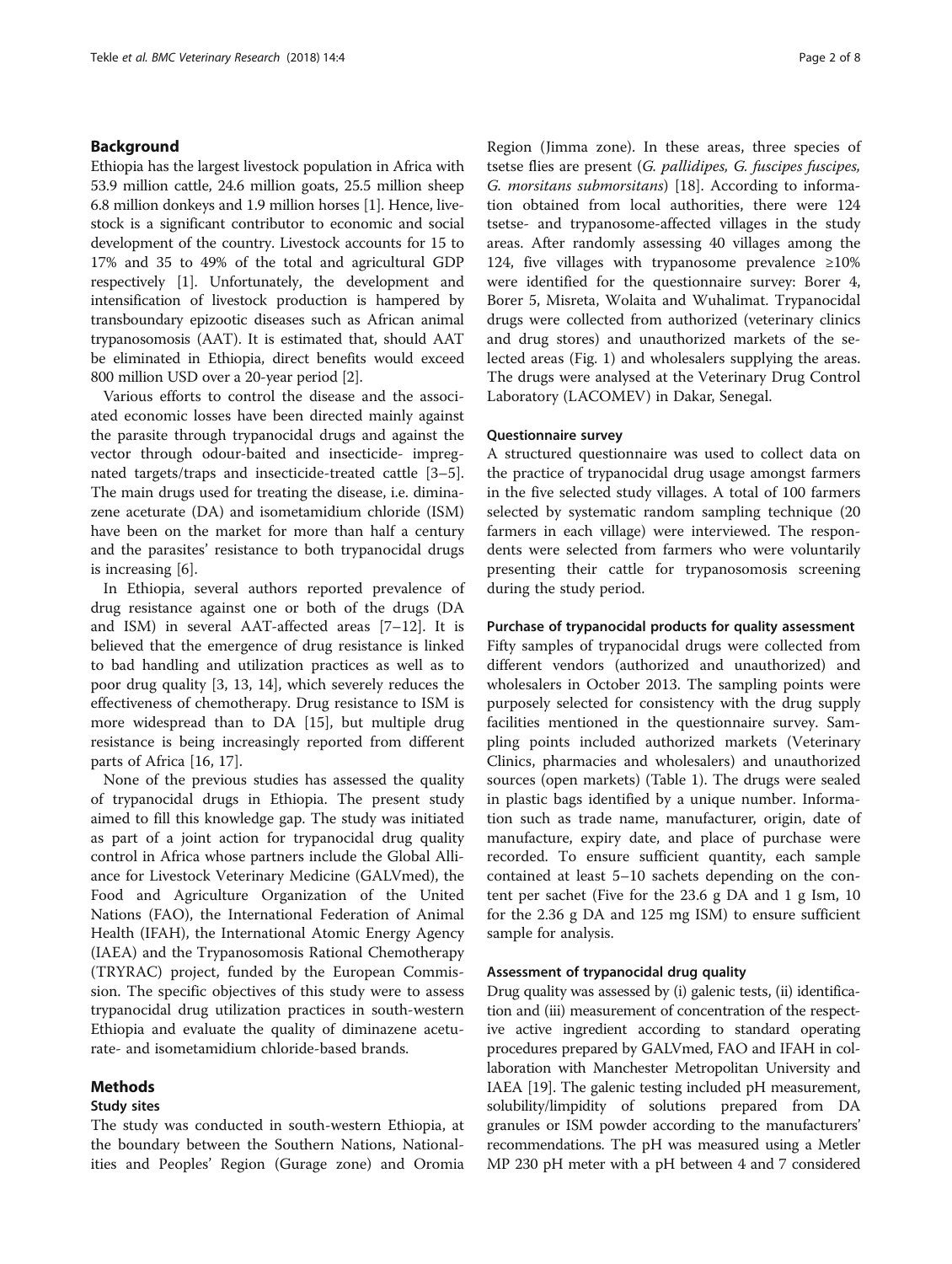<span id="page-2-0"></span>

as compliant. The limpidity of solutions was assessed visually with the naked eye for the absence of visible solid particles Identification and concentration of the active ingredient were assessed using high performance liquid chromatography (HPLC) [[19](#page-6-0)]. Each sample was simultaneously measured with a reference standard. The standards for diminazene and isometamidium were manufactured by VETOQUINOL (Paris, France) and CEVA (Libourne, France), respectively [\[19\]](#page-6-0) and were provided to LACO-MEV by the consortium GALVmed/FAO/IAEA/IFAH. They were stored in a refrigerator at  $4^{\circ}$  +/− 1 °C until use.

Trypanocide samples were dissolved in ultrapure water for DA and 25% acetonitrile in ultrapure water for ISM to obtain a solution of 0.1 mg/ml of active ingredient. The solution was poured into vials and introduced into the HPLC machine that was programmed to

automatically conduct the process of identification and concentration measurement. The mobile phase for the analysis of DA used a mix of 10% methanol, 10% acetonitrile and 80% ammonium formate buffer (20 mM, pH 4.0). Similarly, the mobile phase for ISM used 25% acetonitrile and 75% ammonium formate buffer (50 mM, pH 2.8). A Water Kromasil C18® HPLC column (150 × 4.6 mm, 5 μm - AkzoNobel, Separation Products, Bohus, Sweden) was used to run the test. The procedure was performed twice with a maximum acceptable divergence between analyses of 2%. In case of higher divergence, the procedure was repeated until it fell within the 2% threshold. For DA, a measured concentration within ±10% variation from the manufacturers' label claim was considered as compliant [[20](#page-6-0)]. For ISM, the following criteria were used to declare compliance: (i) presence of

Table 1 Sources of trypanocidal drugs used for quality analysis (drug samples were collected from nearby authorized vendors and suppliers as well as open markets/illegal sources)

|            | Wholesaler | Governmental clinic <sup>a</sup> | Private veterinary pharmacy <sup>a</sup> | Open market <sup>b</sup> | Total |  |
|------------|------------|----------------------------------|------------------------------------------|--------------------------|-------|--|
| <b>ISM</b> |            |                                  |                                          |                          |       |  |
| DA         |            |                                  |                                          |                          |       |  |
| Total      |            |                                  |                                          |                          | 50    |  |

<sup>a</sup>authorized, <sup>b</sup>unauthorized

ISM Isometamidium chloride, DA Diminazene aceturate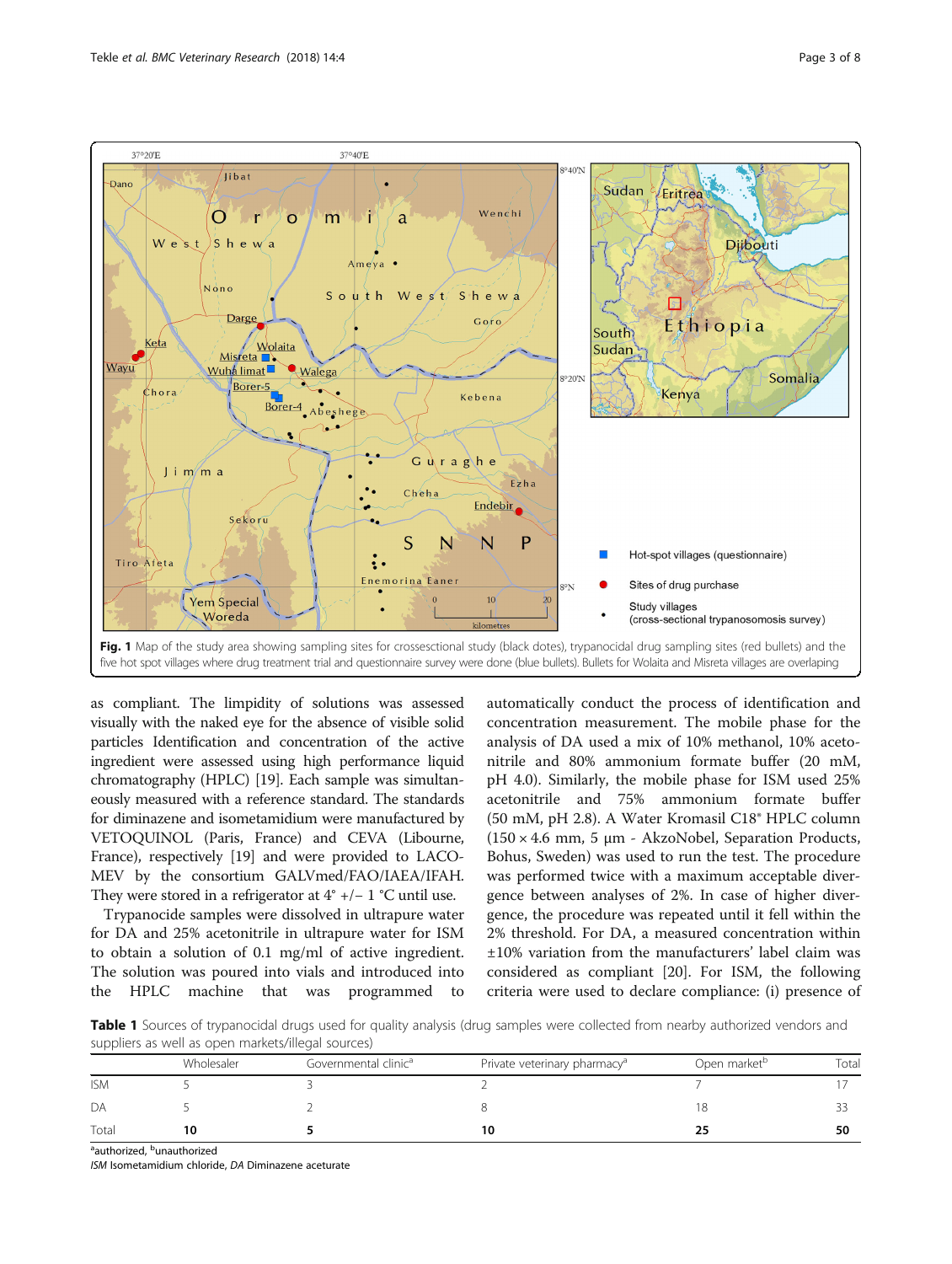the four isomers (I, II, III, IV), (ii) a proportion of isomer I (principal component) equal to or greater than 55%, (iii) a proportion of isomers II, III and IV equal to or less than 40% and (iv) a proportion of the four isomers falling between 95 and 102%. All along the quality assessment process, names of pharmaceutical companies producing the drugs were kept anonymous.

## Statistical analysis

Confidence intervals of proportions were calculated assuming binomial distributions of the variables. For drug quality compliance study, a logistic regression was employed. The response was drug compliance whereas binary explanatory variables were the drugs (DA/ISM), the marketing channel (official/unofficial) and the origin of the drugs (Asia/Europe). Non-significant explanatory variables ( $p > 0.05$ ) were removed from the model. In the event that a category contained no observation, the exact test was used to evaluate the significance of the difference and the exact method was used to calculate the confidence interval.

## Ethical considerations

The objectives of this study were well explained to all selected farmers and those who expressed their consent to participate in the questionnaire survey were recruited. The identity of study participants and data on their livestock population were kept confidential.

## Results

## Trypanocidal drug utilization practices

For all respondent farmers communal or free grazing is the predominant livestock management practice in the study villages and trypanosomosis was ranked as biggest animal health constraint.

For the control of trypanosomosis, all respondents reported to depend mainly on the two trypanocidal drugs diminazene aceturate and isometamidium chloride rather than other control methods (Additional file [1](#page-5-0): Annex I). The majority of respondents in all villages (56%; 95% CI = 45.7–65.9%) get trypanocidal drugs from unauthorized markets (Fig. 2). Diminazene aceturate was the preferred drug (79%) over ISM (21%). Respondents explained that diminazene was cheaper and available from all sources in single dose/sachet. On the other hand, significant numbers of farmers in the study villages (59%; 95%; CI = 48.7–68.7%) administer trypanocidal drugs by themselves or through family members (Fig. 3) and about 85% of them (95% CI = 76.5–91.4%) indicated that they treat their animals seven or more times per year (Fig. [4](#page-4-0)). All respondents perceived treatment failures as common. In this respect, 58% of the interviewed farmers believe that treatments were more likely to be successful when the drugs are sourced from



government veterinary clinics and authorized private sources than from unauthorized open markets.

## Trypanocidal drug quality

Of the 50 trypanocidal drug samples collected, 26 were from European companies and 24 from Asian companies. The samples represent 19 different trade names (9 for ISM and 10 for DA). Overall, result showed that 28% (14/50) of the drugs were non-compliant due to insufficient active ingredient detected by HPLC. The difference in non-compliance between the two drugs was not significant ( $P = 0.87$  in univariate model), being 27.3% for DA and 29.4% for ISM. Also, clients of authorized and non-authorized markets are at similar risk of purchasing non-compliant trypanocides (Table [2;](#page-4-0)  $P = 0.53$  in univariate model). On the other hand, logistic regression analysis shows that the proportion of non-compliant drugs was significantly more important amongst Asian drugs

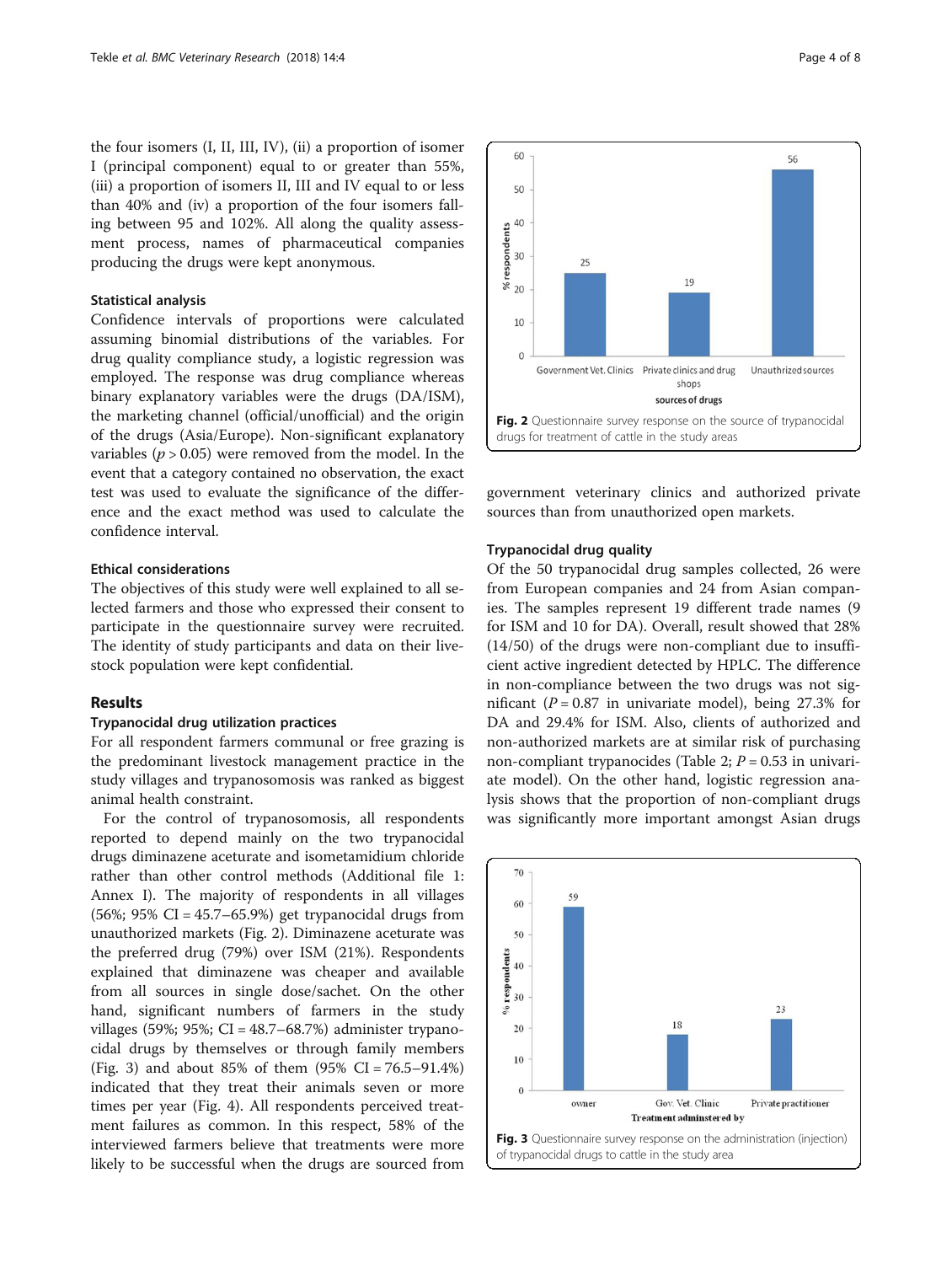<span id="page-4-0"></span>

 $(P = 0.01$  in multivariate model) especially for ISM (interaction not tested since all European ISM samples were found compliant) (Fig. [5\)](#page-5-0). Among the 14 noncompliant samples, nine were from Indian origin (four brands) and two were from UK (one brand). The correlation between marketing channel (official and unofficial) and trypanocidal origin (Asia and Europe) is not significant ( $P = 0.26$  in a Chi Square test).

## Discussion

Several control approaches are available to overcome the impacts of AAT [\[21](#page-7-0)]. Treatment by the use of trypanocidal drugs such as diminazene aceturate and isometamidium chloride is oftentimes the only method available to farmers for containing the disease in many parts of Ethiopia. In this respect, there is a growing risk of drug resistant trypanosomes as already reported by previous studies [[7](#page-6-0)–[12](#page-6-0)]. In this study, it was observed that risk factors for drug resistance such as the presence of unofficial drug sources and frequent treatments are widespread in the study areas. Diminazene aceturate was reported to be the most frequently used compared to isometamidium chloride. This is believed to expose the drug to more risk of trypanocidal resistance. Inadequate veterinary services and the higher price of drugs from legal sources might have contributed for the greater frequency of respondents opting for unauthorized/illegal sources to easily access trypanocidal drugs. A similar

report was documented by Zewdu et al. [[22\]](#page-7-0) where annual treatment frequencies range between one and 12 injections/animal and where a significant number of farmers directly gave injections without counseling from a veterinarian. According to Uilenberg [[14](#page-6-0)] and Holmes et al. [[3\]](#page-6-0), a high number of annual trypanocidal treatments is suggestive of drug resistance in a given area. Therefore, the high frequency of trypanocidal treatments (more than six times per year), access to drugs from unauthorized sources and the practice of treating animals by untrained personnel is likely to increase the risk of trypanocidal resistance in the study areas and neighbouring localities.

Quality assessment of trypanocides is a prerequisite to ensure better management of trypanosomosis and the prevention of drug resistance [\[23](#page-7-0)]. Therefore, trypanocidal drugs were bought anonymously in order to avoid attracting the attention of vendors, who otherwise might have denied access to the products. The 28% of noncompliance observed in this study was below the 71.4% reported in Ivory Coast [[24\]](#page-7-0), 100% in Cameroon [\[25](#page-7-0)], 70% in Senegal [\[26\]](#page-7-0), 40% in Togo [[27\]](#page-7-0) and 42.3% observed in Burkina Faso [[28\]](#page-7-0). However, since the drugs were supplied by big companies who are national distributers, non-compliant products pose a serious threat to successful AAT treatments countrywide.

The non-compliant veterinary products identified by this study were found in both authorized and unauthorized markets which is different from reports from Togo and Mali [\[27](#page-7-0)–[29\]](#page-7-0) where non-conform drugs were significantly more often found on unauthorized markets. The non-compliance may be attributed to poor storage conditions and the doubtful sources of supply in this market channel. The 2012 Proclamation for Veterinary Drugs and Feed Administration and Control of Ethiopia capitalizes on regulating "the production, distribution and use of veterinary drugs to ensure safety, efficacy and quality of the products". It also focuses on "prevention and control of the illegal production, distribution and use of veterinary drugs" [[30](#page-7-0)]. Therefore, the observation of such a significant frequency of noncompliant trypanocides undermines the basic objective of the existing law. Although there are encouraging signs, the existing situation signals the urgent need to enforce the legislative framework at all levels to reduce and prevent illegal marketing and use of veterinary

**Table 2** Proportions of non-compliant samples according to the marketing channel and drug type

| Molecule               | Illegal(unauthorized) |              | Legal(authorized) |              |
|------------------------|-----------------------|--------------|-------------------|--------------|
|                        | Complies              | Not complies | Complies          | Not complies |
| Diminazene Aceturate   |                       |              |                   |              |
| Isometamidium chloride |                       |              |                   |              |

Number of observations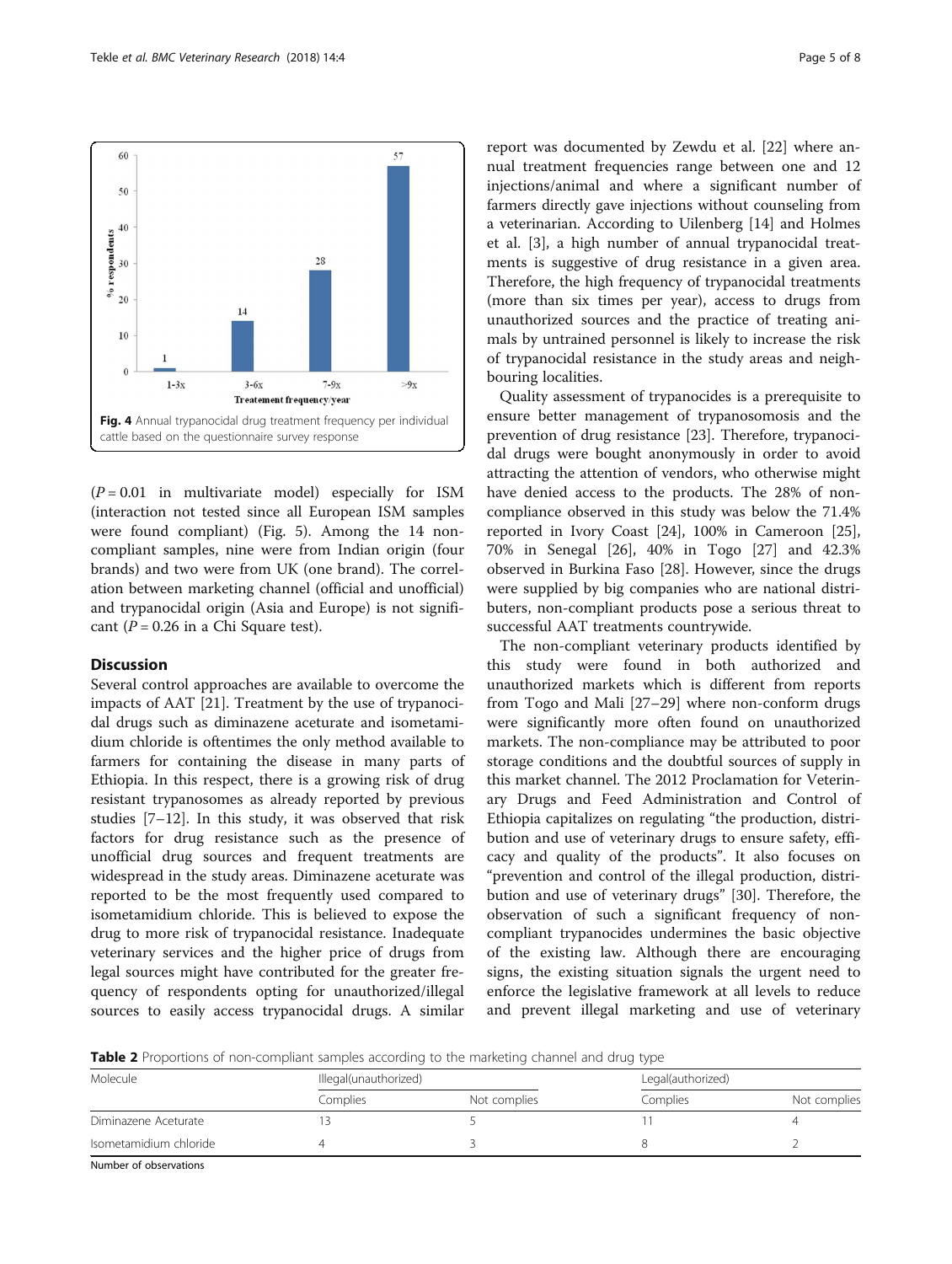<span id="page-5-0"></span>

drugs. A similar failure to adequately regulate and control medicinal products for human use has already been reported in the country [[31\]](#page-7-0).

Although this study did not demonstrate significant variation in non-compliance between the two drugs, coupled with the high pressure on diminazene due to its short biological half-life and hence more frequent administration [[32, 33\]](#page-7-0), this loss of quality would mean a greater risk for the development of resistance. Various brands of trypanocides originating from several countries in Europe and Asia have shown different levels of compliance to drug quality casting doubt on the reputability of some of the manufacturers of veterinary products [[27\]](#page-7-0). In this respect, the detection of non-compliant drugs within samples sourced from wholesalers strongly suggests that some of these drugs might be defective right from their origin and in such case unauthorized vendors in rural areas might have obtained them from legal importers/suppliers. On the other hand, since some of the brand names are identical between both authorized and unauthorised sources, it is also possible that counterfeit drugs are being sold carrying brand names of genuine manufacturers.

The impact of such quality defects in veterinary trypanocidal drug products can be very significant. A lack of efficacy will cause financial harm due to under dosage and residues in the muscle tissue damaging consumers when the concentration is above the prescribed limit [[34](#page-7-0), [35](#page-7-0)]. Some specialists [[20](#page-6-0)] quite rightly believe that the circulation of counterfeit drugs in most sub-Saharan African countries inevitably leads to the persistence of animal diseases. This is proof of the urgent need to introduce systematic controls on the supply, distribution and utilization channels for veterinary trypanocidal products in Ethiopia.

## Conclusion

Although the results obtained by this study may not represent trypanocidal drug use of the entire country, they clearly show the effects of poor quality veterinary trypanocidal drugs which are a result of the lack of a proper import control and country administration of veterinary controls in the study area and probably beyond. Unsafe utilization practices and poor handling of the drugs by farmers is also believed to aggravate the situation. Noncompliant trypanocidal drugs are known to compromise the efficacy of treatment and escalate the development of drug resistance, which has already been reported in different parts of Ethiopia. Corrective measures must therefore be taken towards effective implementation of regulatory and legislative frameworks, quality control of veterinary trypanocidal drugs and improving the coverage and quality of veterinary services and regular monitoring of trypanocidal drug efficacy.

## Additional files

[Additional file 1: Annex 1.](dx.doi.org/10.1186/s12917-017-1327-6) Questionnaire survey data: trypanocidal drug utilization practices, perception of risks of bovine trypanosomosis and efficacy of existing trypanocidal drugs. (DOCX 42 kb)

#### Abbreviations

AAT: African animal trypanosomosis; DA: Diminazene aceturate; FAO: Food and Agriculture Organization; GALVmed: Global Alliance for Livestock Veterinary Medicine; GDP: Gross domestic product; HPLC: High performance liquid chromatography; IAEA: International Atomic Energy Agency; IFAH: International Federation for Animal Health; ISM: Isometamidium; LACOMEV: Laboratoire de Contrôle des Médicaments Vétérinaires; TRYRAC: Trypanosomosis Rational Chemotherapy

#### Acknowledgements

Special thanks go to the National Animal Health Diagnostic and Investigation Center of Ethiopia including Mr. Tesfaye Mulatu and Ms. Genet Bogale for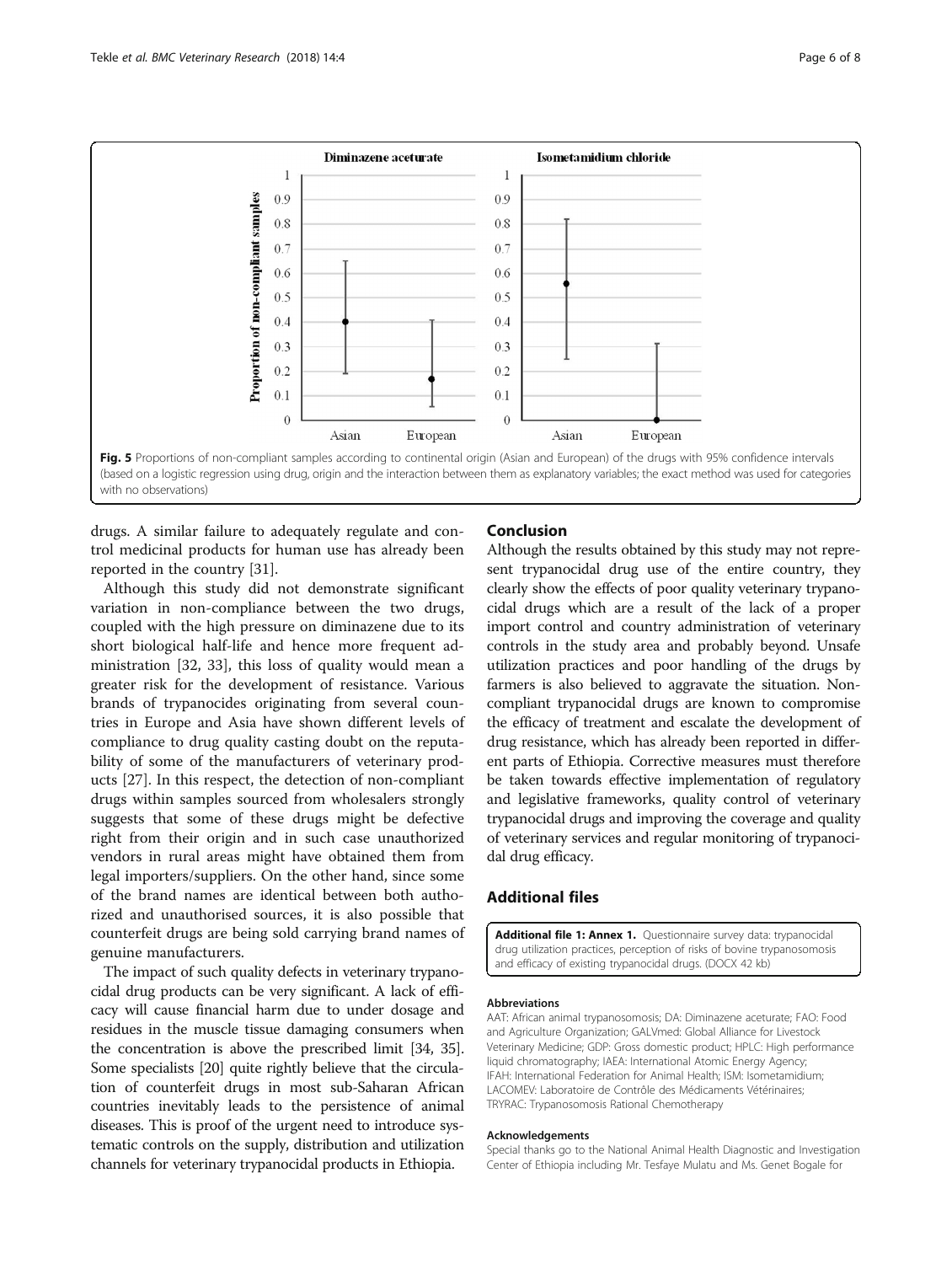<span id="page-6-0"></span>their great assistance during data collection, LACOMEV in Senegal for drug quality analysis, and the CVMA of Addis Ababa University and Mr. Ayalew Zelelew of the District Bureau of Agriculture in Gurage Zone for their all rounded assistance.

#### Funding

This research was funded by the European Union through the European Commission-funded Trypanosomosis Rational Chemotherapy (TRYRAC) project, DCI-FOOD/2011/279–754. FAO's assistance to this study was provided in the framework of the Programme against African Trypanosomosis (PAAT), and supported by the Government of Italy (Project 'Improving food security in sub-Saharan Africa by supporting the progressive reduction of tsetse-transmitted trypanosomosis in the framework of the NEPAD', codes GTFS/RAF/474/ITA and GCP/RAF/502/ITA).The European Commission and the FAO did not participate in the study process.

#### Availability of data and materials

The data sets of the current study are not publicly available due to the fact that they contain trypanocidal drugs brand and their manufacturing company names. However, they can be made available from the corresponding author on reasonable request.

#### Authors' contributions

TT collected the data during field work analyzed and interpreted the results and drafted the manuscript. TG Developed a questionnaire, supervised the project and edited the manuscript. CT: Developed and supervised the project. HA Supervised the project and edited the manuscript. AKG and TAA analyzed drug samples in OIE lab in Dakar. CP-H and HAN developed the project and edited the manuscript. GG supported field data collection. MRC and PR facilitated laboratory analysis and revised the manuscript. MT analyzed the data and edited the manuscript. CG proof read the manuscript and constructed map of the study sites. VDAJ and DV developed the project and the study protocol, proof read the manuscript. All authors read and approved the final manuscript.

#### Competing interest

The authors declare that they have no competing interests.

## Ethics approval and consent to participate

The objectives of this study were well explained to all selected farmers and those who expressed their consent to participate in the questionnaire survey were taken. The identity of study participants was kept confidential. Similarly, the identities of trypanocidal drug sources and company names remain confidential. The Research Ethics Review Committee (RERC) of the College of Veterinary Medicine and Agriculture of the Addis Ababa University (Ref. No. VM/ERC/05/07/06/2013) reviewed the study protocol. The committee waived the need for ethics approval and stated that the questionnaire survey part does not involve collecting information about the respondents and their wealth and hence does not require proper clearance.

#### Consent for publication

Not applicable

## Publisher's Note

Springer Nature remains neutral with regard to jurisdictional claims in published maps and institutional affiliations.

#### Author details

<sup>1</sup>National Animal Health Diagnostic and Investigation Center-Protozoology unit, P.O. Box 8615, Addis Ababa, Ethiopia. <sup>2</sup>Minstry of Livestock and Fisheries, Addis Ababa, Ethiopia. <sup>3</sup>Department of Pathology & Parasitology, Addis Ababa University College of Veterinary Medicine and Agriculture, P.O.Box 34, Bishoftu, Ethiopia. <sup>4</sup>Ecole Inter- Etats des Sciences et Médecine vétérinaires de Dakar, P.O.Box 5077, Dakar, Fann, Senegal. <sup>5</sup>Department of Biomedical Sciences Veterinary Protozoology, Institute of Tropical Medicine, Unit 155 Nationalestraat, B-2000 Antwerp, Belgium. <sup>6</sup>Institute for Parasitology and Tropical Veterinary Medicine, Freie Universitaet Berlin, Robert-von-Ostertag Str. 7-13, 14163 Berlin, Germany. <sup>7</sup>Food and Agriculture Organization of the United Nations, Viale delle Terme di Caracalla, 00153 Rome, Italy. <sup>8</sup>Global Alliance for Livestock Veterinary Medicines (GALVmed), Doherty Building, Pentlands Park, Bush Loan, Edinburgh EH26 0PZ, UK.

9 Veterinary Epidemiology and Risk Analysis - Research and Development (VERDI-R&D), Rue du Gravier 7, 4141 Sprimont, Belgium. <sup>10</sup>Food and Agriculture Organization of the United Nations, Sub-Regional Office for Eastern Africa, Addis Ababa, Ethiopia. 11Faculty of Sciences and Bio-engineering Sciences, Vrije Universiteit Brussel, Pleinlaan 2, B-1050 Brussels, Belgium.

## Received: 20 January 2017 Accepted: 22 December 2017 Published online: 05 January 2018

#### References

- 1. Central Statistical Agency. Agricultural sample survey. Report on livestock and livestock characteristics. 2013; Volume II and IV, Addis Ababa, Ethiopia.
- 2. Shaw APM, Cecchi G, Wint GRW, Mattioli RC, Robinson TP. Mapping the economic benefits to livestock keepers from intervening against bovine trypanosomosis in eastern Africa. Prev Vet Med. 2014;113:197–210.
- 3. Holmes PH, Eisler MC, Geerts S. Current chemotherapy of animal trypanosomiasis. In: Maudlin I, Holmes PH, Miles MA, editors. The trypanosomiasis. Wallingford, United Kingdom, CABI Publishing, 2004. p. 431.
- 4. Meyer A, Holt HR, Selby R, Guitian J. Past and ongoing tsetse and animal trypanosomiasis control operations in five African countries: a systematic review. PLoS Negl Trop Dis. 2016;10:e0005247. [https://doi.org/10.1371/](http://dx.doi.org/10.1371/journal.pntd.0005247) [journal.pntd.0005247](http://dx.doi.org/10.1371/journal.pntd.0005247).
- 5. Shaw AP, Wint GR, Cecchi G, Torr SJ, Mattioli RC, Robinson TP. Mapping the benefit-cost ratios of interventions against bovine trypanosomosis in eastern Africa. Prev Vet Med. 2015;122:406–16.
- 6. Giordani F, Morrison LJ, Rowan TG, De Koning HP, Barrett MP. The animal trypanosomiases and their chemotherapy: a review. Parasitology. 2016;143:1862–89.
- 7. Shimelis D, Getachew T, Getachew A, Dave Barry D, McCulloch R, Goddeeris B. In vivo experimental drug resistance study in Trypanosoma vivax isolates from tsetse infested and non-tsetse infested areas of Northwest Ethiopia. Acta Trop. 2015;146:95–100.
- 8. Moti Y, Fikru R, Van Den Abbeele J, Buscher P, Duchateau L, Delespaux V. Gibe river basin in Ethiopia: present situation of trypanocidal drug resistance in T.congolense using tests in mice and PCR-RFLP. Vet Parasitol. 2012;189:197–203.
- 9. Desalegn WY, Etsay K, Getachew A. Study on the assessment of drug resistance on Trypanosoma vivax in Selemti wereda, Tigray, Ethiopia. Ethiop Vet J. 2010;14:15–30.
- 10. Shimelis D, Sangwan AK, Getachew A. Assessment of trypanocidal drug resistance in cattle of the Abay (Blue Nile) basin areas of north West Ethiopia. Ethiop Vet J. 2008;12:45–59.
- 11. Tewelde N, Abebe G, Eisler MC, Mcdermott J, Grainer M, Afework Y, et al. Application of field methods to assess isometamidium resistance of trypanosomes in cattle in western Ethiopia. Acta Trop. 2004;90:163–70.
- 12. Afework Y, Clausen PH, Abebe G, Tilahun G, Mehlitz D. Multiple drug resistant Trypanosoma congolense population in village cattle of Metekel district, north-West Ethiopia. Acta Trop. 2000;76:231–8.
- 13. Van Den Bossche P, Doran M, Connor RJ. An analysis of trypanocidal drug use in Eastern Province of Zambia. Acta Trop. 2000;75:247–58.
- 14. Uilenberg G. A field guide for the diagnosis, treatment and prevention of African animal trypanosomosis. Rome: Food and Agriculture Organization of the United Nations; 1998. p. 158.
- 15. Geerts S, Holmes PH, Eisler MC, Diall O. African bovine trypanosomosis: the problem of drug resistance. Trends Parasitol. 2001;17:25–8.
- 16. Mungube EO, Vitouley HS, Allegye-Cudjoe E, Diall O, Boucoum Z, Diarra B, et al. Detection of multiple drug resistant Trypanosoma congolense populations in village cattle of south east Mali. Parasit Vectors. 2012;5:155.
- 17. Geerts S, Holmes PH. Drug management and parasite resistance in bovine trypanosomiasis in Africa. PAAT Technical Science Series, No. 1, FAO, Rome, 1998. p.31.
- 18. Cecchi G, Paone M, Argiles Herrero R, Vreysen MJ, Mattioli RC. Developing a continental atlas of the distribution and trypanosomal infection of tsetse flies (Glossina species). Parasit Vectors. 2015;8:284.
- 19. Sutcliffe OB, Skellern GG, Araya F, Cannavan A, Sasanya JJ, Dungu B, et al. Animal trypanosomosis: making quality control of trypanocidal drugs possible. RevSci Tech Int des Epizoot. 2014;33:1–42.
- 20. Tettey J, Chizyuka G, Atsriku C, Slingenbergh J. Non-conformance of diminazene preparations to manufacture's label claims: an extra factor in the development of parasite resistance? ICPTV Newsl. 2002;5:24–5.